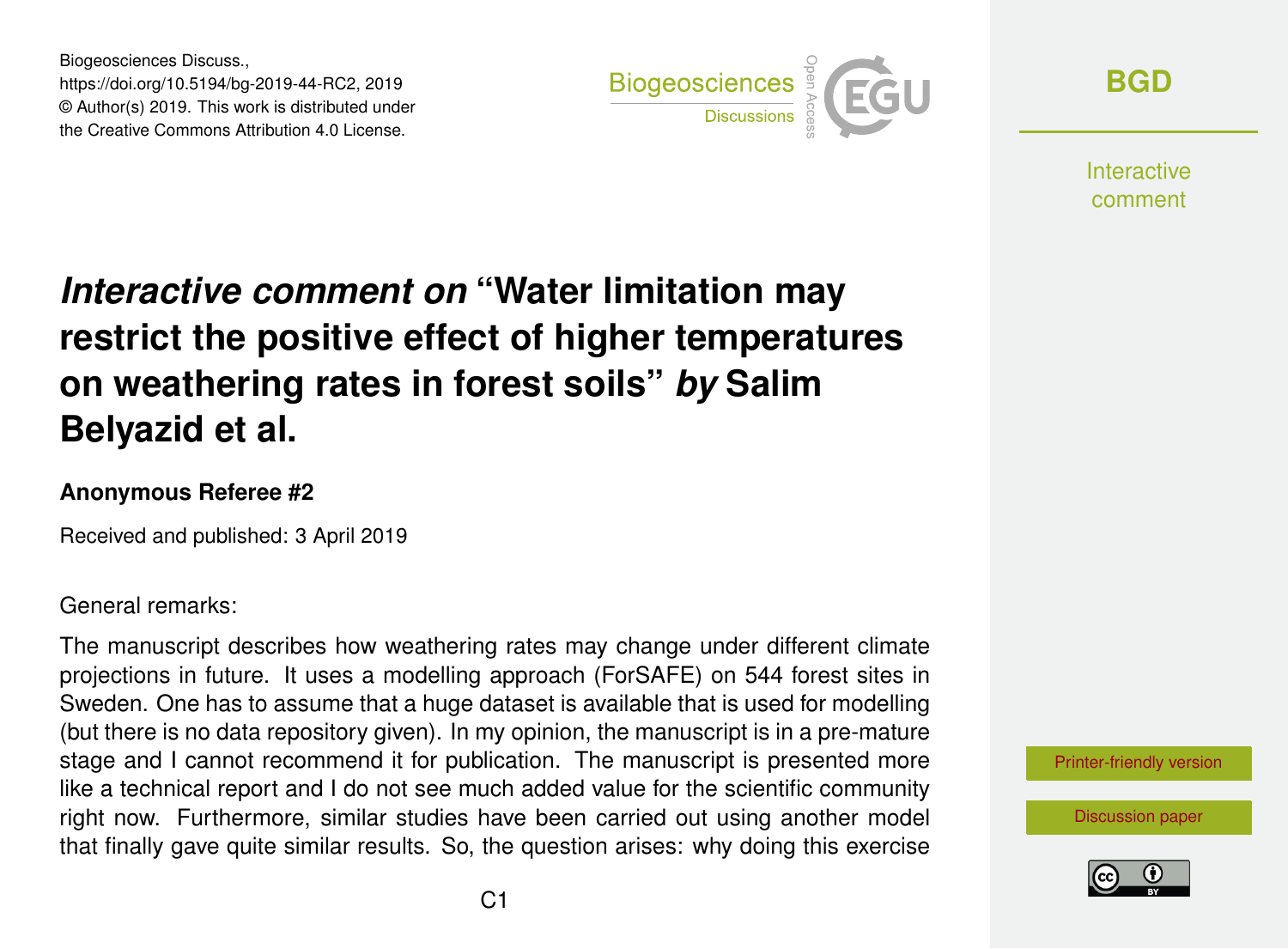again? The used model in this study seems to be "a fully dynamic ecosystem model" – but it provides the same results.

I see the following major flaws:

- no link to a data repository or at least to a summary of the data is given (e.g. as supplementary material)

- I would have expected at least a sensitivity analysis of the main parameters used. I see nice maps – but have no idea how reliable or sensitive the projected results are

- what is the novelty of this research?

- no overview of the present state of knowledge and gap in knowledge is given. There are other models and approaches. I would like to see advantages/disadvantages of existing approaches. Other modelling approaches are more physically based, e.g. the percolation theory (see e.g., Hunt and Ghanbarian, 2016). Consequently, I would expect that the theoretical concept is much better embedded to demonstrate why now a modelling exercise using ForSAFE is necessary to be performed.

As previously mention, my recommendation is to reject this manuscript. A fully rewritten and reorganised paper can be reconsidered.

Details:

L. 45: Ref.?

L. 49-54: relation to climate?

L. 74-77: should be extended. There is not only the programme ForSAFE. What about others? Better overview of current knowledge. Derive research questions.

L. 126-144: what about a sensitivity analysis: atmospheric deposition, forest management, . . .

L. 170-171: make reference to table

Interactive comment

[Printer-friendly version](https://www.biogeosciences-discuss.net/bg-2019-44/bg-2019-44-RC2-print.pdf)

[Discussion paper](https://www.biogeosciences-discuss.net/bg-2019-44)